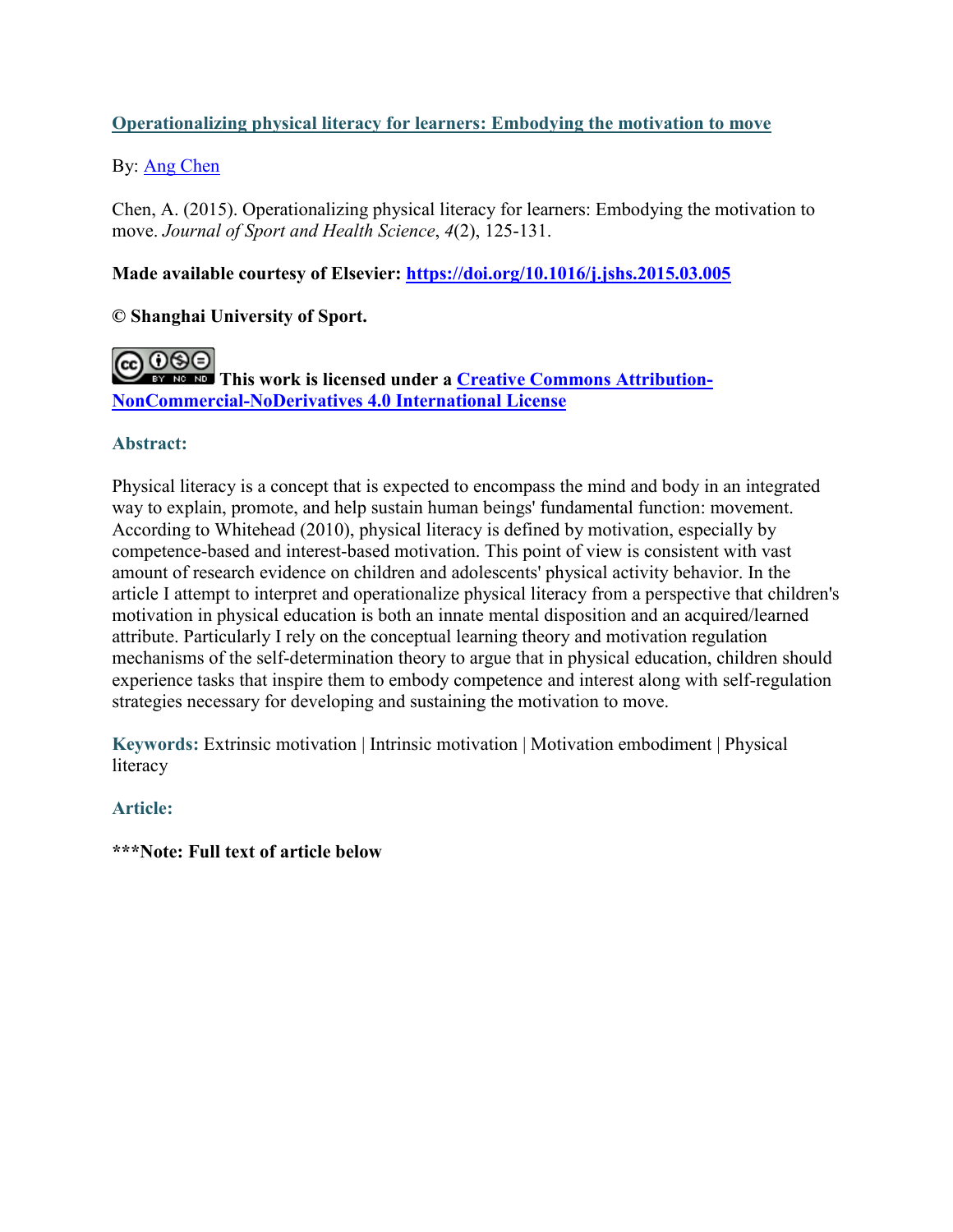



HOSTED BY Available online at [www.sciencedirect.com](www.sciencedirect.com/science/journal/20952546)





[Journal of Sport and Health Science 4 \(2015\) 125](http://dx.doi.org/10.1016/j.jshs.2015.03.005)-[131](http://dx.doi.org/10.1016/j.jshs.2015.03.005)

Review

# Operationalizing physical literacy for learners: Embodying the motivation to move

### Ang Chen

Department of Kinesiology, University of North Carolina at Greensboro, Greensboro, NC 27412, USA

Received 15 February 2015; revised 28 February 2015; accepted 1 March 2015 Available online 23 April 2015

#### Abstract

Physical literacy is a concept that is expected to encompass the mind and body in an integrated way to explain, promote, and help sustain human beings' fundamental function: movement. According to Whitehead (2010), physical literacy is defined by motivation, especially by competence-based and interest-based motivation. This point of view is consistent with vast amount of research evidence on children and adolescents' physical activity behavior. In the article I attempt to interpret and operationalize physical literacy from a perspective that children's motivation in physical education is both an innate mental disposition and an acquired/learned attribute. Particularly I rely on the conceptual learning theory and motivation regulation mechanisms of the self-determination theory to argue that in physical education, children should experience tasks that inspire them to embody competence and interest along with self-regulation strategies necessary for developing and sustaining the motivation to move.

Copyright 2015, Shanghai University of Sport. Production and hosting by Elsevier B.V. All rights reserved.

Keywords: Extrinsic motivation; Intrinsic motivation; Motivation embodiment; Physical literacy

### 1. Introduction

Physical literacy is a concept that embraces an integrated view of the mind and body to explain, promote, and help sustain human beings' fundamental function: movement. Its adoption as the ultimate goal for physical education  $(PE)^1$  $(PE)^1$  has broadened a possibility for children to learn and experience physical activity through this integrated mind-body perspective. According to Whitehead, $2$  a physically literate individual should be able to demonstrate the following attributes when engaged in physical activity: motivation, skillfulness and efficiency, intelligence about the environment, confidence, sensitivity to social context, and knowledge about functions (e.g., health) of the physical movement. Among these attributes, motivation serves as a foundation on which other at-tributes function. Whitehead<sup>[2](#page-6-0)</sup> thought physical literacy is defined by motivation, "Physical literacy can be described as a disposition characterized by the motivation to capitalize on innate movement potential to make a significant contribution to the quality of life" (p. 12).

This point of view is consistent with vast amount of research evidence on children and adolescents' physical activity behavior. In the following sections, I will briefly discuss sources of motivation for physical activity. Then I will focus on the importance of helping children embody motivation from a perspective that children's motivation for physical activity is both an innate mental disposition and an acquired/ learned attribute. Lastly I will argue motivation cannot be embodied by itself; it must be acquired along with the development of competence in both cognitive and physical domains. In other words, PE should, first and foremost, help children develop knowledge/skills and motivation simultaneously to help them become physically literate.

#### 2. Sources of motivation for physical activity

E-mail address: a\_chen@uncg.edu

There are five heavily researched motivation constructs in  $K-12$  PE.<sup>3</sup> They are achievement goals (conceptualized as both

Peer review under responsibility of Shanghai University of Sport.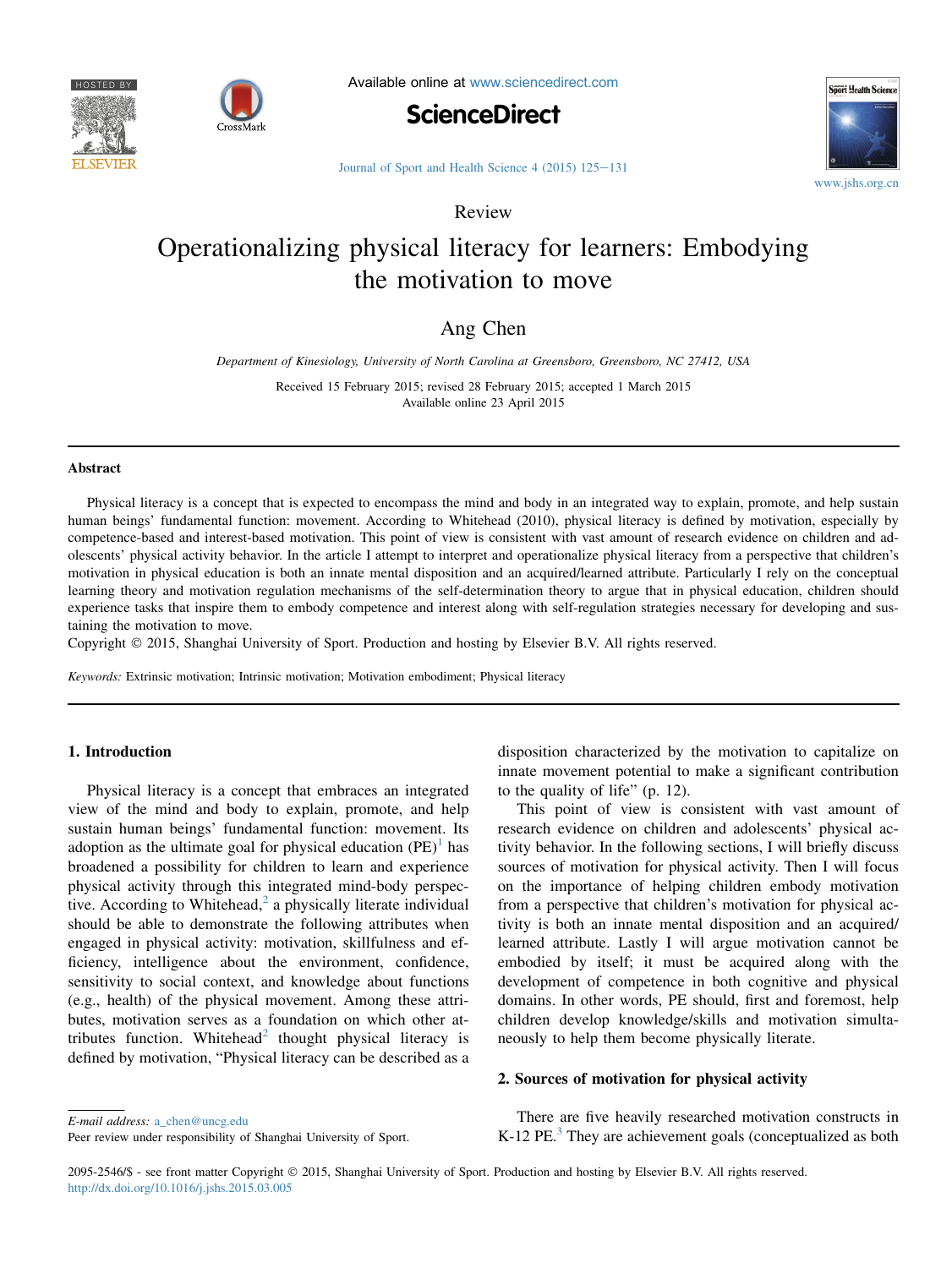mental dispositions and classroom climates), expectancyvalues, interests, self-efficacy, and self-determination. These constructs are indicative of the respective sources of motivation that children and adolescents are likely to rely on to engage in physical activities in PE. Although in research these constructs are conceptualized and measured in different ways, some share common sources and others derive from unique ones.

One most influential source of motivation that underlines several constructs is perceived competence. Defined as a subjective belief of own ability to succeed, $4$  perceived competence is considered a powerful source for achievement goals, expectancy beliefs, and self-efficacy. It is a common motivation platform for children to form achievement goals,<sup>[5](#page-6-0)</sup> expectancy beliefs, $6 \text{ and self-efficacy}$  $6 \text{ and self-efficacy}$ ? Perceived competence drives one's initial motivation to engage in an activity and continued motivation to put forth effort during the activity.[8](#page-7-0) This is especially true for children and adolescents.[4](#page-6-0) Research studies have shown that the differentiated perceived competence in children and adolescents is directly associated with their behavior in PE settings. In general, children with positive perceived competence tend to display high motivation.<sup>[9](#page-7-0)</sup>

Interest is another powerful motivation source for children and adolescents. Conceptually, interest can be understood as personal interest and situational interest.[10](#page-7-0) Personal interest is a relatively stable mental disposition toward a domain, which relies on a high level of knowledge about the domain and personal valuation of the activities in the domain such as value and importance. Situational interest, on the other hand, is a temporal mental state that derives in a given situation where the physical activities offer novelty, challenge, and instant enjoyment.<sup>11</sup> Needless to say that although situational interest is of high utility value in a teaching-learning setting due to its power to elicit instant motivation from children to participate in activities they otherwise are not interested in, $^{12}$  $^{12}$  $^{12}$  personal interest in routine physical activity participation should be an attribute of physical literacy.

The third powerful source of motivation is the psychological needs that all human beings are keen to fulfill in their life. According to Deci and  $Ryan$ ,<sup>[13](#page-7-0)</sup> the needs for autonomy, competence, and relatedness are the fundamental sources for human motivation and the fulfillment of the needs determines individuals' self-determined motivation. To fulfill the needs, human beings are to be motivated either through intrinsic or extrinsic channels afforded to them in life. The comprehensive conceptualization of the relations among the needs, their associations with intrinsic and extrinsic motivation and the mechanisms of regulating the mental processes of motivation form the overarching self-determination theory. An important message from the self-determination theory is that humans rely on both intrinsic and extrinsic sources to develop and sustain motivation. In a controlled environment such as school, motivation is most likely to be regulated through external controlling mechanisms and incorporating strategies. To satisfy children's three basic needs may minimize possible negative impact of the controlling mechanisms on their motivation.<sup>[14](#page-7-0)</sup>

The above motivation sources have been found to have impact on children and adolescents' motivation in  $PE<sup>3</sup>$  $PE<sup>3</sup>$  $PE<sup>3</sup>$ . The research evidence, due to limitations in empirical research methods, also portrays an island effect; that is: the findings on each motivation construct are to be understood as though the motivation source for the construct is the only one for motivation. Implicitly, the island effect suggests that children and adolescents are experiencing only one mental process for motivation in PE.

It can be speculated, however, that there can be multiple motivational channels at work in any given moment in a physical activity setting. The multiple motivational channels might lead to a fluid motivational stream for a child or adolescent to adapt. The adaptive mental processes will be likely to blur the boundaries of process-oriented (e.g., intrinsic) and product-oriented (e.g., extrinsic) motivation.<sup>1</sup>

To embody physical literacy requires a different understanding of the motivation processes. The attributes of physical literacy suggest that physically literate individuals engage in physical activities mostly for the intrinsic values such as enjoyment, self-actualization opportunities, and a sense of competence or efficiency.<sup>[2](#page-6-0)</sup> Thereby, they are able to "identify" the intrinsic value of physical activity; overcome the need to justify physical activity as a means to other ends; spell out a case for lifelong participation in physical activity; ......" (p. 5). For children and adolescents to become physically literate, therefore, motivation has to be learned explicitly along with knowledge and skill content for them to appreciate the intrinsic values and lifelong meaning of physical activity participation.

### 3. Motivation processes for physical literacy

Children are motivated for physical activity especially in PE settings. Yet, the motivation, measured in all the motivation constructs, declines over the years when they grow older.<sup>[3](#page-6-0)</sup> Although research studies documented the decline using age or school level or grades as the indicator, these variables should not be interpreted as causes of the decline due to the descriptive and/or correlation nature of these studies. $3$  It is clear that the decline is coupled with the time when children and adolescents are gaining more experiences in PE, which may or may not be the right experiences, through the process of schooling. As Chen and Ennis<sup>[16](#page-7-0)</sup> summarized that knowledge and skill learning in PE often is defined vaguely in the school curriculum. When the learning goal is not clearly defined, the motivation is not likely to be oriented toward learning meaningful content. In other words, the children may be motivated for something else.

Learning in PE has long been defined on behavioral terms as observable behavior change that exclusively is judged on skill performance. This perspective omits an important attribute of learning: the necessary conceptual guidance to behavioral change/performance. A reconceptualization of learning has led to a revision of the concept of learning in both education<sup>[17](#page-7-0)</sup> and PE.<sup>[18](#page-7-0)</sup> The most critical indication of learning, by and large, is the change of conceptions about the entity under study. In other words, learning in both cognitive and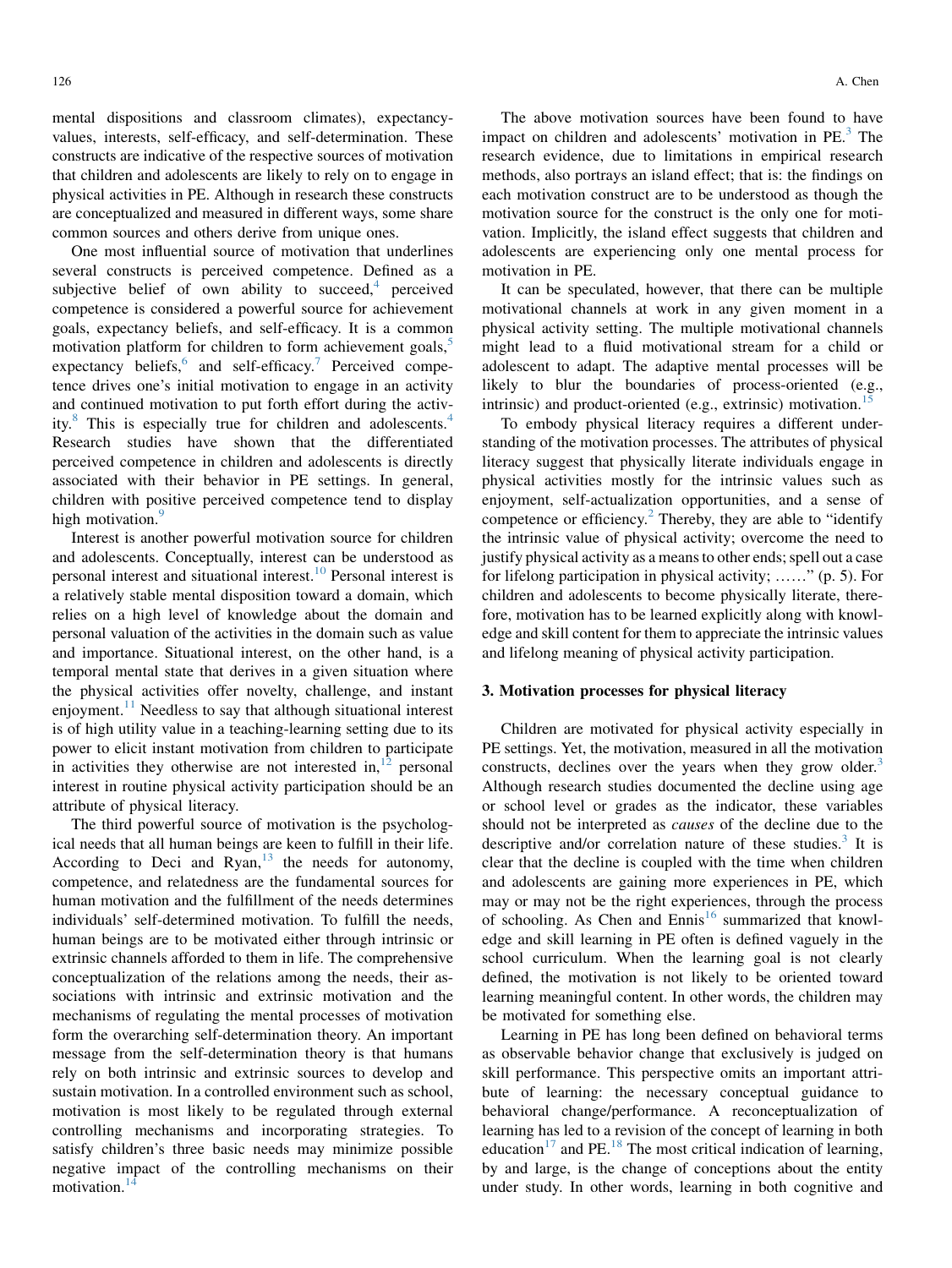physical domains involves conceptual change. In another influential learning theory, the domain learning theory, learning is defined in the similar way. Alexander and Mur-phy<sup>[19](#page-7-0)</sup> argued that all learning process and achievement involve two aspects of human behavior: cognitive and behavioral engagement. Even in the classroom, physical engagement is a necessary condition for learning the cognitive content. In PE, vice versa, it has been long established that cognitive engagement is key to behavioral change such as motor skill learning. $20$ 

The process of learning, based on the conceptual change theory, involves changing learners' naïve mental models (misconceptions about a phenomenon) to a scientific mental model (scientifically correct understanding/conception about the phenomenon).<sup>[17](#page-7-0)</sup> Physical literacy calls for meaningful embodiment of ALL aspects that are required by active participation in physical activity, including a sound mental model with scientific knowledge, adequate motor skills relevant to the types of physical activity to be engaged, appropriate fitness levels enabling effective participation, and sustained motivation for continued exertion of effort. To change children's and adolescents' misconceptions of physical activity requires a concerted effort to target and address ALL aspects of their life related to physical activity participation in various settings. This demands educators to understand the complexity of motivation processes in different physical activity settings, especially in PE.

Recent research on children motivation in PE has begun to show two strands of findings important to developing strategies to help embody motivation in children. One is that externally controlled regulation processes may help children become their own change agents leading themselves in developing and sustaining a physically active lifestyle. Research based on the self-determination theory repeatedly demonstrate the possibility that individuals might adopt external regulation, introjected regulation, identified regulation, or integrated regulation mechanisms to stay motivated in their given physical activity settings. $^{21}$  $^{21}$  $^{21}$  Adopting the external regulation mechanism, children become motivated when an external contingence (award or punishment) system is imposed for them to receive either an award or a punishment depending on their performance in learning. When the introjected regulation mechanism is adopted, children become motivated to establish a sense of self-worth or to rid of a sense of guilt or to fulfill an obligation that a significant other has given to them. The identified regulation mechanism is regar-ded as the threshold of autonomy<sup>[22](#page-7-0)</sup> where the children become motivated for meaningfully identifying self to the behavior. They are able to connect self somehow to the behavior in a positive way, which prompts them to engage in the behavior as part of their own desire. In other words, they are moving away from "I have to do" but moving to "I want to do". The last mechanism, integrated regulation, is considered by researchers as the beginning stage of embodying or internalizing extrinsic motivation. Individuals that adopt this mechanism for motivation realize the benefits and significance of a behavior to their life and actively regulate his/her environment and lifestyle to incorporate the behavior as part of his/her identity, environment, and lifestyle.<sup>[23](#page-7-0)</sup> Quite a few studies have shown the promise of the self-determination approaches to motivating children in  $PE<sup>24</sup>$  $PE<sup>24</sup>$  $PE<sup>24</sup>$  despite concerns about the schools' norm prohibiting the PE context from becoming a true autonomy supportive environment to maximize the theory's potential. $25$ These research findings have demonstrated a level of complexity of helping children embody the motivation processes in PE.

The second strand of findings further raises the awareness of the complexity. Taking motivation as a co-product of PE content and children mental processes, Chen and his col-leagues<sup>[26](#page-7-0)</sup> have begun to notice the issue of motivation-content specificity. Guided by the expectancy-value theory, Chen et al. $26$  tested children's expectancy-value motivation in three content environments: a cardio-respiratory fitness unit, a muscular capacity unit and a skill/game unit. They found that the intrinsic values (enjoyment, interest of the content) were equally appreciated by the children across all three content environments. However, motivation based on the expectancy beliefs, attainment value (importance), and utility value differed across the units with statistical significance, suggesting the impact of content choices on children motivation in these PE lessons. Ding et al.<sup>[27](#page-7-0)</sup> replicated the study with a sample of middle school students in China. In addition to the expectancy-value motivation, they also included situational interest in the study. Data from a random sample of 346 students confirmed the hypothesized causal inferences that showed firm connections between the content types/outcomes and the motivation sources. In particular, situational interest was found motivating students to engage in physical activities, expectancy beliefs motivating students in skill learning, and task values motivating them in learning fitness-related cognitive knowledge.

These findings seem to caution us to be careful in terms of operationalizing physical literacy for the purpose of instruction. Although physical literacy should be taken as a holistic concept for the embodiment process, teaching children to do so may require logical analysis of the PE content and the relations between physical tasks, cognitive tasks, and motivation processes in order to be effective. In the same token, a challenge of becoming physically literate is that behavioral change in the physical domain overrides the cognitive change because the former is visible and often measurable and the latter is usually invisible for the naked eye and difficult to measure in physical movement. The extent to which the embodiment of knowledge, behavior, and motivation can be manifested in behavior measures requires using physical activity indicators meaningful for children to make cognitive connection with other indicators of learning such as skill proficiency, knowledge acquisition, and/or motivation strategies. For example, one of the physical activity measures is metabolic equivalent (MET). MET can be used as a physiological intensity indicator which can be used in understanding skill learning, game playing, health-benefit of physical activity, etc. Learning to connect physical intensity with these indicators is a cognitive process. Making the connection is worth teaching because it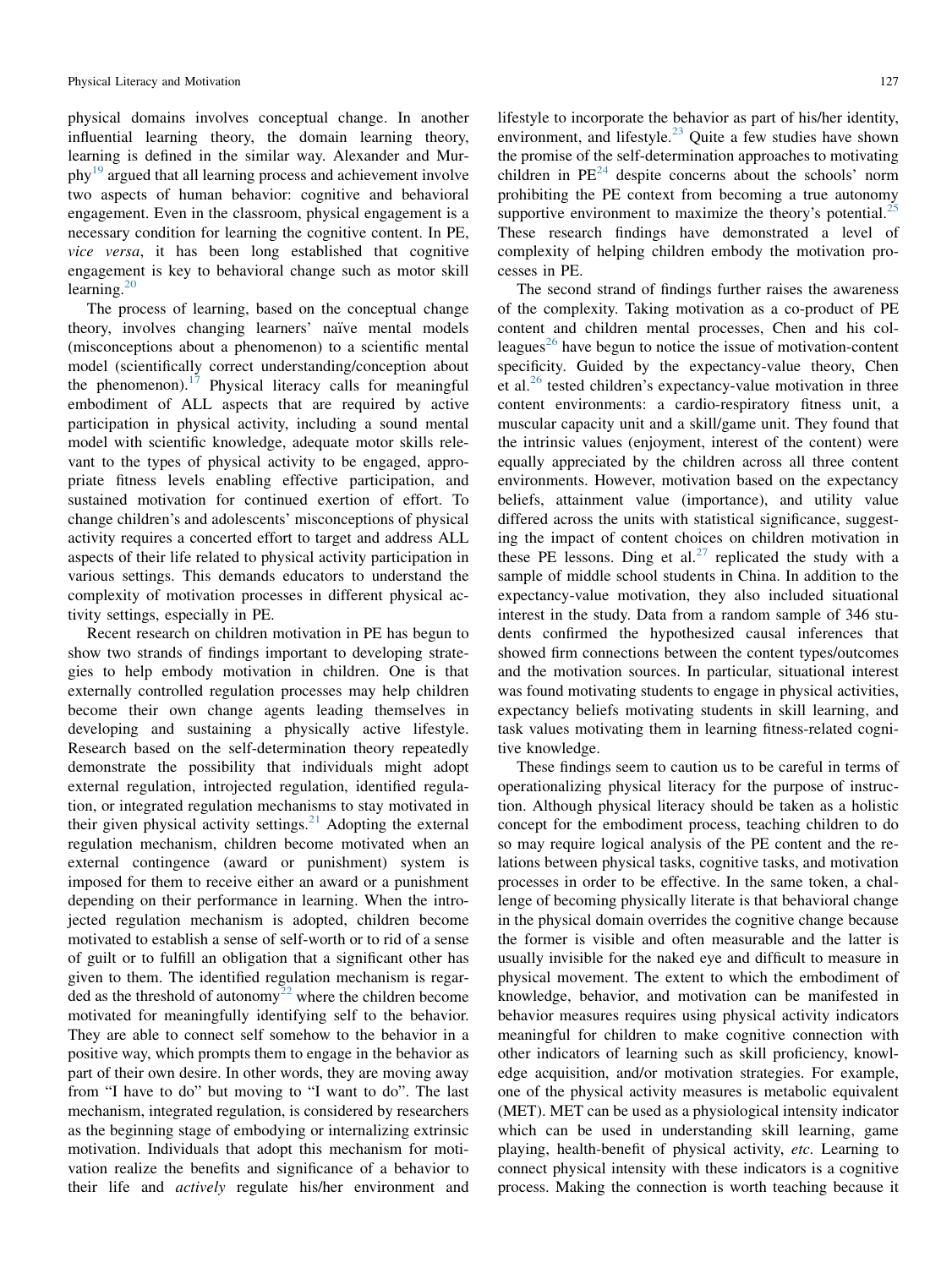will help children develop a holistic conception about the many faceted nature of physical activity PA, which is consistent with the goal of physical literacy.

A recent study<sup>[28](#page-7-0)</sup> that employed MET and total caloric expenditure to analyze the impact of student personal factors (age, gender, BMI) and PE lesson factors (length and content types) on in-class physical activity can be an example of the potential to connect person-environment in PE. Using a hierarchical linear model design, the researchers were able to show the impact of personal factors and lesson factors separately. The findings clearly showed that the two sets of factors function independently in determining physical activity levels (which could be understood as benefit levels from physical activity as well). Imagine the impact on connecting these facts at cognitive level for children if the results had been conveyed back to the students as content of learning in PE. Would that increase the possibility for the students to embody or internalize the cognitive information and used them to guide their future physical activity participation? I will say yes.

### 4. Motivation: part of learning in physical literacy

From the psychological perspective, motivation is an innate, autonomous mental process.<sup>[29](#page-7-0)</sup> From this perspective, motivation relies on internal mental processes of needs, emotions, and cognitions. These processes, particularly the cognition process, are fueled by mental events such as thoughts, beliefs, and expectations. Most of the mental events are derived from information that an individual absorbs from the immediate environment and upon which the individual determines satisfaction of needs, emotions, and cognitions.

In an achievement setting where there is a goal to be achieved or a behavior to be developed and sustained, the inner process of motivation is most likely directed and affected by external forces. One of the two common approaches to motivation is through a behaviorist approach where external forces (e.g., teachers, coaches) use effective incentives to condition the motivation processes for individuals to achieve a goal (e.g., repeat a shooting drill until a certain number of baskets are made) or adopt a desirable behavior (e.g., continue to exercise to lose weight). This approach, according to Reeve, $29$  views motivation as "something that can be produced by providing direction" (p. 3) to guide the individual toward a desirable outcome and away from the undesirable. The other approach views motivation as a developmental process where the autonomous innate processes are central to motivation. External forces provide opportunities for individuals to acquire and practice their mental capacities of self-regulation to "generate motivation from within".<sup>[29](#page-7-0)</sup>

These approaches appear to share a common assumption: motivation, although an innate, autonomous mental process, can be learned in situations where external forces provide opportunities for individuals to best use their inner motivational resources.[29](#page-7-0) This perspective is consistent with that of physical literacy where motivation is considered a critical part of knowledge base that can be learned. In other words, physically literate individuals understand their mental

resources cognitively in both declarative and procedural forms and are able to use the resources to fuel their motivation for physical activity. To help children learn how to motivate themselves and each other, we should incorporate a few critical sources of motivational information in the curriculum and learning tasks that research has shown their critical role in developing and sustaining motivation. These are competencerelated information, interest-based information, and regulation-related information.

#### 4.1. Competence

One single motivational source most children and adolescents rely on in PE is the information associated with the degree to which they understand their physical competence. According to Harter, $4$  children develop their perceptions of competence in four areas: cognitive, physical, social, and general self-worth. In most research in the physical activity domain, children's perceived physical competence is the focus and is often studied separately from others. In education, perceived competence is addressed separately; perceived cognitive competence is nurtured in the classroom instruction of academic content, while PE is the place for children to develop sound perception of physical competence. Research studies have been supportive of the separate conception of perceived competence<sup>[30](#page-7-0)</sup> and advocated for strategies that address children competence issues in a separate manner.

However, to help children become physically literate in PE we must recognize the need to take a holistic view of the moving children and motivate them as such. As Whitehead<sup>[2](#page-6-0)</sup> stressed, physical literacy can only be achieved as actualized embodiment of all attributes of physical activity with minimal influence from the traditional mind-or-body dualism. In fact, physical educators have recognized this holistic perspective as necessity for quite some time. At the curriculum level, concept-based models such as Fitness for Life,  $31$  Teaching Games for Understanding,<sup>[32](#page-7-0)</sup> and Children Moving,<sup>[33](#page-7-0)</sup> are examples of the attempt to adopt the sound-mind-sound-body holistic approach to PE.

Instructionally, strategies to enhance PE students perceived competence for motivation purposes have been incorporated in physical activity task design and assessment. For example, differentiated learning methods have been used in PE to engage children in assessing appropriate competence by choosing the most appropriate level of difficulty in practice. [Fig. 1](#page-5-0) is a differentiated learning task card that illustrates easy, medium, and difficult push-up exercise for children.

One of the most important sources of competence information comes from teacher assessment. For example, a study using a path-analysis showed a positive path from fitness test scores to positive perceived physical competence in Finish middle school students,  $34$  indicating a close tie between cognitive understanding, or at least awareness, of assessment outcome and the development of perceived physical competence.  $Rink<sup>35</sup>$  $Rink<sup>35</sup>$  $Rink<sup>35</sup>$  has emphasized the importance of providing students ample opportunities to experience success in physical tasks to help them develop and sustain positive perception of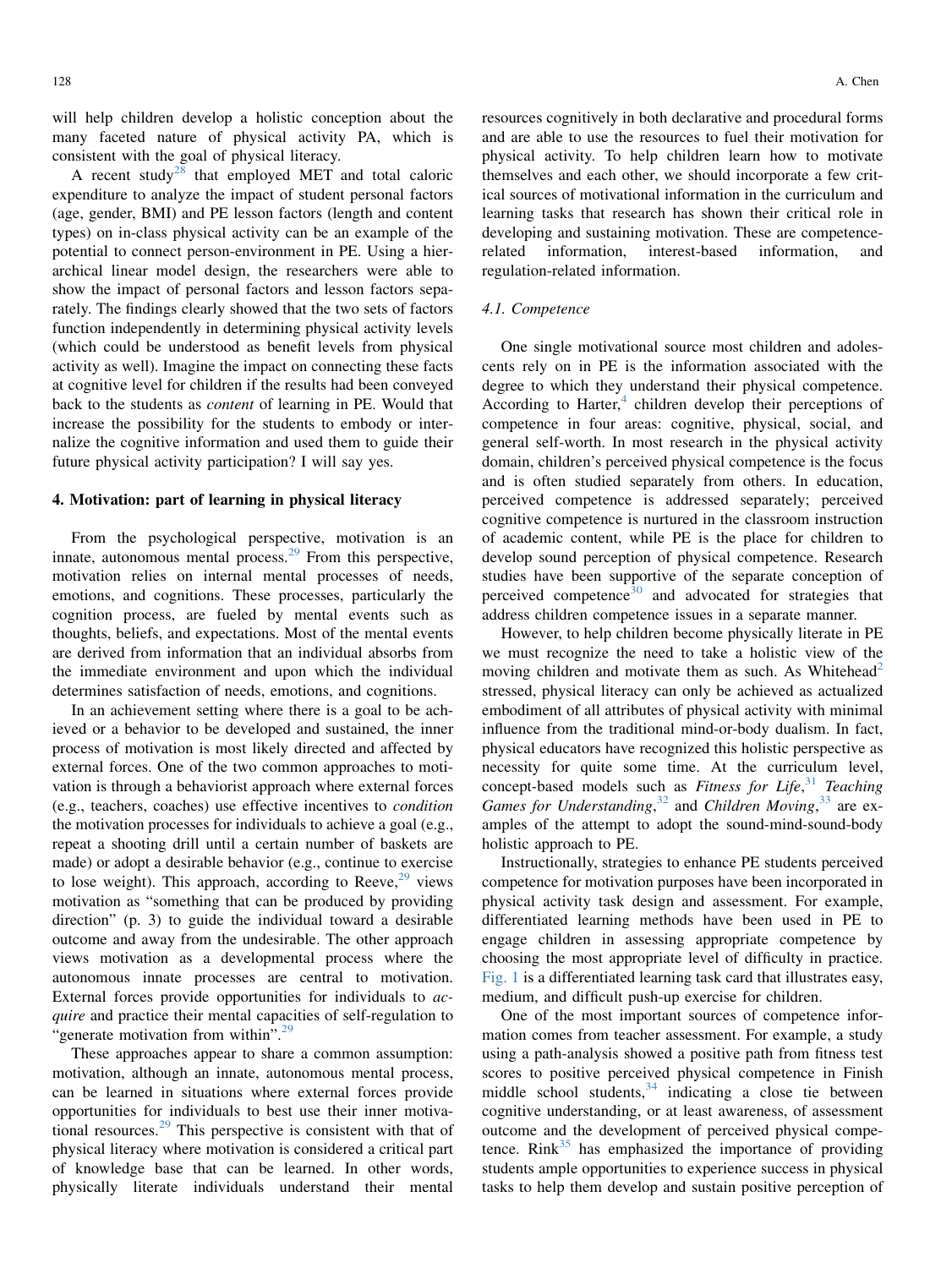<span id="page-5-0"></span>

| <b>Push Ups</b>                                                                 |                                                                     |                                                     |
|---------------------------------------------------------------------------------|---------------------------------------------------------------------|-----------------------------------------------------|
| Easy                                                                            | <b>Medium</b>                                                       | Hard                                                |
| <b>Wall Push Up</b><br>Feet two steps<br>from the wall<br>30<br>(rest & repeat) | <b>Modified or</b><br>Knee<br>With straight back<br>(rest & repeat) | Regular<br>With straight<br>body<br>(rest & repeat) |
|                                                                                 |                                                                     |                                                     |

Fig. 1. Example of a differentiated learning task card.

competence in the physical domain. It is recommended that students be given formative assessment feedback frequently.  $Rink<sup>35</sup>$  $Rink<sup>35</sup>$  $Rink<sup>35</sup>$  suggested it is crucial in task design to consider providing a high success rate ( $\sim$ 80%) for all children in PE to protect and further develop their positive perception of competence and motivation.

### 4.2. Interest

There is no doubt that most children and adolescents are intuitively motivated by interests.<sup>[10](#page-7-0)</sup> In the academic environment where most learning tasks may not be interesting to children, teachers' careful planning of learning tasks can catch and hold students' situational interest.<sup>[36](#page-7-0)</sup> Chen and his colleagues have conducted extensive research on situational interest in PE. $^{11,12,37-40}$  $^{11,12,37-40}$  $^{11,12,37-40}$  $^{11,12,37-40}$  $^{11,12,37-40}$  The findings have confirmed that situational interest resides in the cognitive challenges that a physical activity can offer to children and adolescents. It has been revealed also that strong situational interest, a temporal mental state, is unlikely to be influenced by activity intensity, gender, personal interest (students' mental dispositions of preferences), and skill levels.

Theoretically the above empirical research findings can be used as a platform on which a strong motivation source can be incorporated in designing the PE curriculum and learning tasks. Findings from motivation specificity research<sup>[27](#page-7-0)</sup> support this observation. In an experimental study,  $Sun<sup>41,42</sup>$  $Sun<sup>41,42</sup>$  $Sun<sup>41,42</sup>$  manipulated situational interest by contrasting the content based on active video games (exergames) and the conventional game content to examine the effects of situational interest in elementary school PE. The findings demonstrated again the motivational power of the active video games that were perceived highly situationally interesting. The findings reiterate what Shen et al. $^{12}$  $^{12}$  $^{12}$  found earlier that situational interest motivates children the best even for those who do not have personal interest in the PE content to begin with.

As a temporal mental state, situational interest has a fatal weakness that prevents it from exerting a continuous motivation impact on individuals. Using the car engine as an analogy, it can be turned on quickly when the key is turned to the on position. That is, when a physical task is presented to children with novelty, cognitive challenge, attention demand, exploration opportunity, and instant enjoyment, children will become motivated. $37$  But when the car key is turned to the off position, the engine is off instantly. That is, when the task is over, the situation-based motivation diminishes just as quickly. In other words, situational interest is difficult to sustain for long-term motivation. Sun's study<sup>42</sup> clearly showed that the motivational power of exergames can diminish over time. Children in the study gradually lost situational interest when continuing with some games.  $\text{Sun}^{42}$  postulates that to build a long-term motivation through situational interest, it is necessary to include in the curriculum a relational or bridge connection between the task of interest and the "sense of mindfulness" of the learner. This can only be accomplished, according to Sun, through carefully planned educational experiences. In other words, the motivation elicited from experiencing situational interest must be embodied (that is, internalized) through deliberate learning. Otherwise the motivation processes will be difficult to be embodied as part of becoming physically literate.

### 4.3. Self-regulation

Sustained motivation is regulated by the individual him/ herself. Embodied physical literacy will not exist if the individual is unable to motivate self to engage in physical activity through regulating own behavior. Whitehead<sup>[2](#page-6-0)</sup> reasoned, on experiential accounts, that lack of motivation is the primary reason for the prevalence of physical inactivity. Most people's experiences in the physical activity domain may not be the most favorable experiences in life and the experiences usually are negative to the development of self-confidence and interest in physical activity. Whitehead<sup>[2](#page-6-0)</sup> further concluded that physical literacy dictates that competence/ability based self-confidence should be celebrated. She further predicted, "Motivation essentially arises from the confidence and self-esteem acquired through experience ... which has been perceived as successful and has been recognized as such" (p. 31). In other words, when individuals, especially children, perceive themselves as being successful, this perception should be protected, recognized, and celebrated. This conclusion is consistent with findings of psychological research on perceived competence.

To instill physical literacy in children, Whitehead<sup>[2](#page-6-0)</sup> believed that another primary motivation source is particularly important: "... curiosity to explore and interact with every aspect of the environment" (p. 31); which, on psychological terms, can be understood as situational interest. Nurturing this curiosity is to assist children develop intrinsic motivation to physical activity. Competence-based positive experiences aide the process of becoming intrinsically motivated for physical literacy. Whitehead<sup>[2](#page-6-0)</sup> also anticipated that not every experience can be positive for everyone, especially for children. When intrinsic motivation is lost, "forms of extrinsic motivation may be needed to initiate a return to being active" (p. 32). The goal of adopting extrinsic motivation approaches, however, should be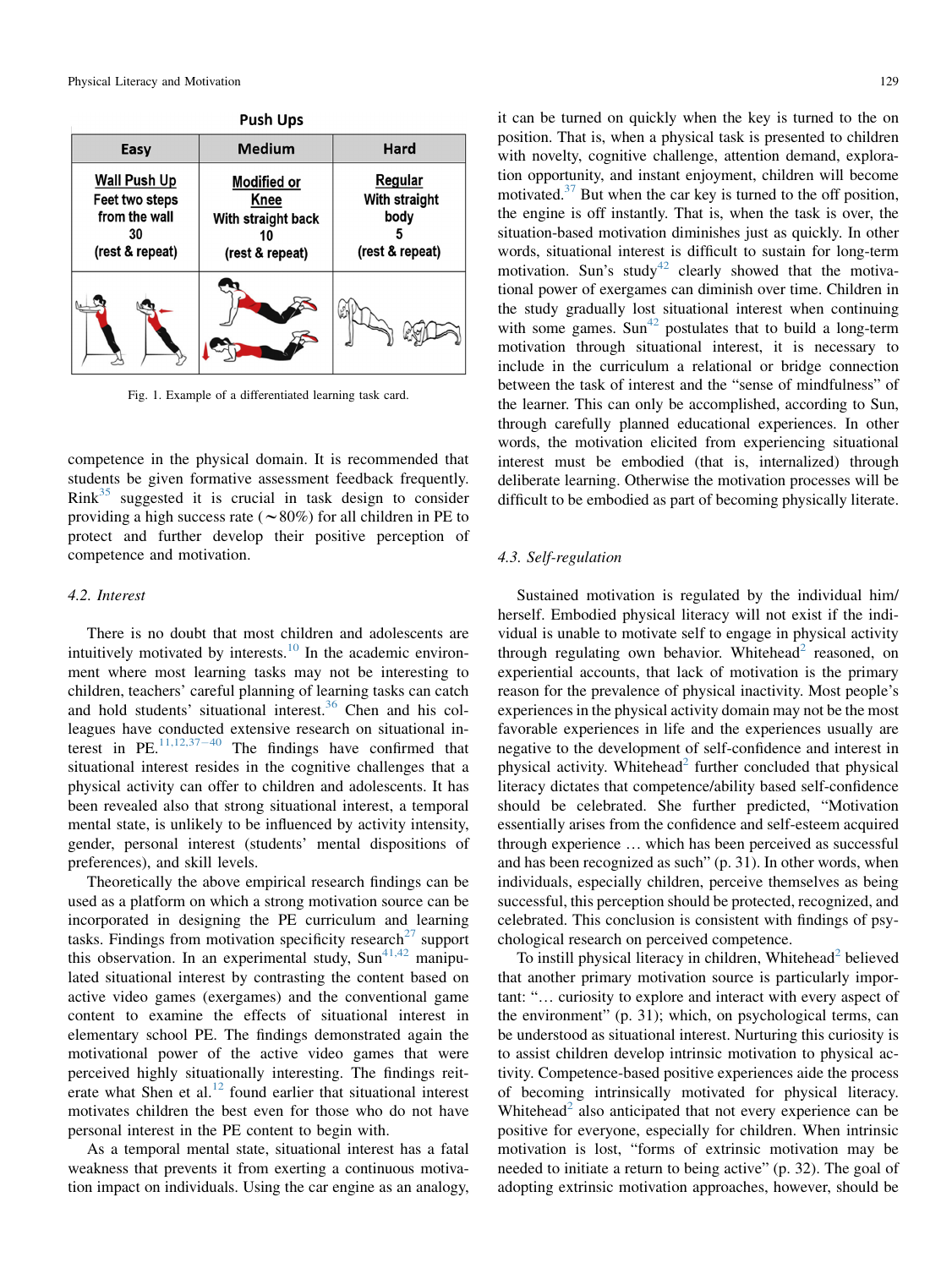<span id="page-6-0"></span>to "offer opportunities for success, to nurture interest, and to re-ignite a drive to capitalize on physical potential".

Assisting children to internalize both positive competencebased experiences and/or situational interest of physical activities requires physical educators to strategically and skillfully regulate their motivation and behavior. According to Ryan and Deci, $43$  in an externally controlled environment such as schools, it is necessary for individuals to develop a sense of self-regulation rather than a sense of being controlled. Thus self-regulation is "the energization and guidance of behavior on the basis of integrated awareness, informed by basic needs" of autonomy, competence, and relatedness. $43$  Externally controlled regulation mechanisms should be based on the goal of energizing and guiding an internalization process where the individual will identify with the value of the expected behavior.

The self-determination theory<sup>13</sup> has laid out important aspects of internalizing external values in four external regulation mechanisms for extrinsic motivation. These mechanisms include external regulation which solely relies on the motivation power of rewards; introjected regulation which instills an externally imposed obligation as the primary motivation source; identified regulation that motivates individuals through accepting externally recognized values of the behavior; and integrated regulation which provides opportunities for individuals to exercise autonomy to show ownership of motivation. Sun and Chen<sup>[25](#page-7-0)</sup> argued that as a core idea of the self-determination motivation theory, these regulation mechanisms form "... an operational platform for educators to provide planned experiences for students to become self-regulated learners" (p. 376).

It seems plausible to suggest that a physically literate person should be characterized by self-regulated motivation for physical activity. She is able to adopt various self-regulation strategies to continuously motivate self to participate physical activity. For example, a scenario may be an overweight child is initially motivated for physical activity by the external reward of losing excessive body weight. When the experiences instill a sense of obligation to become self-responsible for health, the child develops an introjected behavior regulation that motivates her to overcome barriers to continuous participation. If the physical activity experiences are educational rather than purely recreational, the child learns the values and benefits of physical activity for health and quality of life and develops knowledge and physical competence necessary for engaging in the physical activities valued and beneficial. Thereafter, she identifies with the values and further integrates the values as his/her own; and she becomes able to sustain the integrated motivation for continued participation in physical activity.

Currently, the above theorizing lacks empirical support. The reward structure in schools is often incongruent with the theorizing. Research evidence, on the other hand, has demonstrated repeatedly the detrimental effects of such reward structures. $43$  In PE it is commonplace to find such reward structures that rewards (both tangible and intangible such as verbal) are based on win/loss record, fitness test scores, and/or grades. As Chen<sup> $44$ </sup> observed, one area that empirical evidence is urgently needed is the motivational functions of reward structures often used in PE. Particularly, we need a better

understanding of effects of using controlling reward and using informational reward systems. The understanding will certainly assist us in developing instructional strategies to help children internalize extrinsic motivation.

In addition to using the self-regulation mechanisms in teaching, we should consider teaching the mechanisms to children in order for them to understand the extrinsic motivation process. Should it be part of the curriculum to teach children that weight loss is an external reward (external regulation) and over-relying on receiving the reward can be detrimental to their motivation for physical activity? Should we teach students that they should feel guilty if they have skipped an exercise session that they should attend (introjected regulation) and they should make it up? After all, a physically literate person should be knowledgeable about these motivation issues around physical activity participation and be able to adopt the most appropriate motivation strategy at the moment for him/herself.

#### 5. Summary

Adopting the ideal of physical literacy as the ultimate goal of PE requires a conceptualization of the moving child as a holistic person who is moving to learn to become a knowledgeable and intelligent mover. One determining characteristic of a physically literate person is a strong motivation for physical activity. The motivation can be intrinsic as well as extrinsic, meaning the person is able to motivate him/herself to participate in physical activity using a strategy that is most meaningful at the moment. In this sense, motivation should be considered a process that involves a functioning mind along with a moving body, operating together with knowledge of competence, interest, environment, and purpose of action. Such a motivation is learned. A key to learning to become motivated is an understanding of the internalization process where, in the case of school PE, children experience physical activity tasks to embody competence and interest along with self-regulation strategies necessary for developing and sustaining the motivation to move.

### References

- 1. [Society of Health and Physical Educators.](http://refhub.elsevier.com/S2095-2546(15)00032-0/sref1) National standards & grade[level outcomes for K-12 physical education](http://refhub.elsevier.com/S2095-2546(15)00032-0/sref1). Champaign, IL: Human Ki[netics; 2014.](http://refhub.elsevier.com/S2095-2546(15)00032-0/sref1)
- 2. Whitehead M. [Physical literacy throughout the life course](http://refhub.elsevier.com/S2095-2546(15)00032-0/sref2). New York, [NY: Routledge; 2010.](http://refhub.elsevier.com/S2095-2546(15)00032-0/sref2)
- 3. [Chen S, Chen A, Zhu X. Are K-12 students motivated in physical edu](http://refhub.elsevier.com/S2095-2546(15)00032-0/sref3)[cation? A meta-analysis.](http://refhub.elsevier.com/S2095-2546(15)00032-0/sref3) Res  $Q$  Exerc Sport 2012;83:36-[48.](http://refhub.elsevier.com/S2095-2546(15)00032-0/sref3)
- 4. [Harter S. The perceived competence scale for children.](http://refhub.elsevier.com/S2095-2546(15)00032-0/sref4) Child Develop [1982;](http://refhub.elsevier.com/S2095-2546(15)00032-0/sref4)53:87-[97.](http://refhub.elsevier.com/S2095-2546(15)00032-0/sref4)
- 5. [Nicholls JG. Conceptions of ability and achievement motivation. In:](http://refhub.elsevier.com/S2095-2546(15)00032-0/sref5) Ames R, Ames C, editors. [Research on motivation in education: student](http://refhub.elsevier.com/S2095-2546(15)00032-0/sref5) motivation [vol. 1. New York: Academic Press; 1984.p.39](http://refhub.elsevier.com/S2095-2546(15)00032-0/sref5)-[73.](http://refhub.elsevier.com/S2095-2546(15)00032-0/sref5)
- 6. [Eccles JS. Expectations, values and academic behaviors. In: pence JT,](http://refhub.elsevier.com/S2095-2546(15)00032-0/sref6) editor. [Achievement and achievement motives](http://refhub.elsevier.com/S2095-2546(15)00032-0/sref6). San Francisco, CA: W. H. [Freeman; 1983.p.75](http://refhub.elsevier.com/S2095-2546(15)00032-0/sref6)-[145.](http://refhub.elsevier.com/S2095-2546(15)00032-0/sref6)
- 7. [Bandura A. Causing the relationship between self-efficacy judgment and](http://refhub.elsevier.com/S2095-2546(15)00032-0/sref7) action. [Cog Ther Res](http://refhub.elsevier.com/S2095-2546(15)00032-0/sref7) 1980;4:263-[8.](http://refhub.elsevier.com/S2095-2546(15)00032-0/sref7)